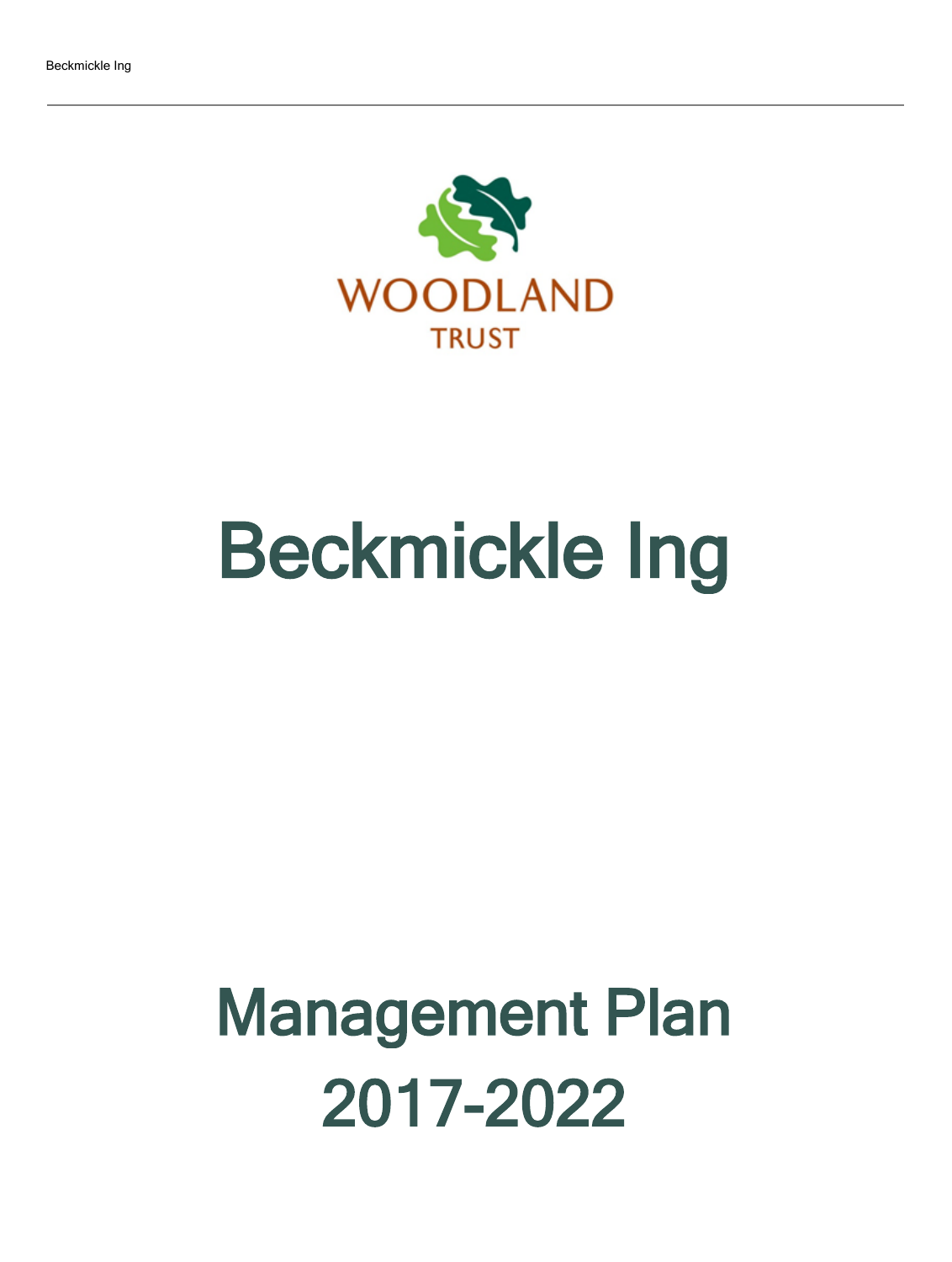### MANAGEMENT PLAN - CONTENTS PAGE

ITEM Page No.

**Introduction** 

Plan review and updating

#### Woodland Management Approach

**Summary** 

- 1.0 Site details
- 2.0 Site description
	- 2.1 Summary Description
	- 2.2 Extended Description
- 3.0 Public access information
	- 3.1 Getting there
	- 3.2 Access / Walks
- 4.0 Long term policy
- 5.0 Key Features
	- 5.1 Informal Public Access
	- 5.2 Ancient Semi Natural Woodland
	- 5.3 Watercourses
- 6.0 Work Programme

Appendix 1: Compartment descriptions **Glossary** 

## MAPS

Access Conservation Features Management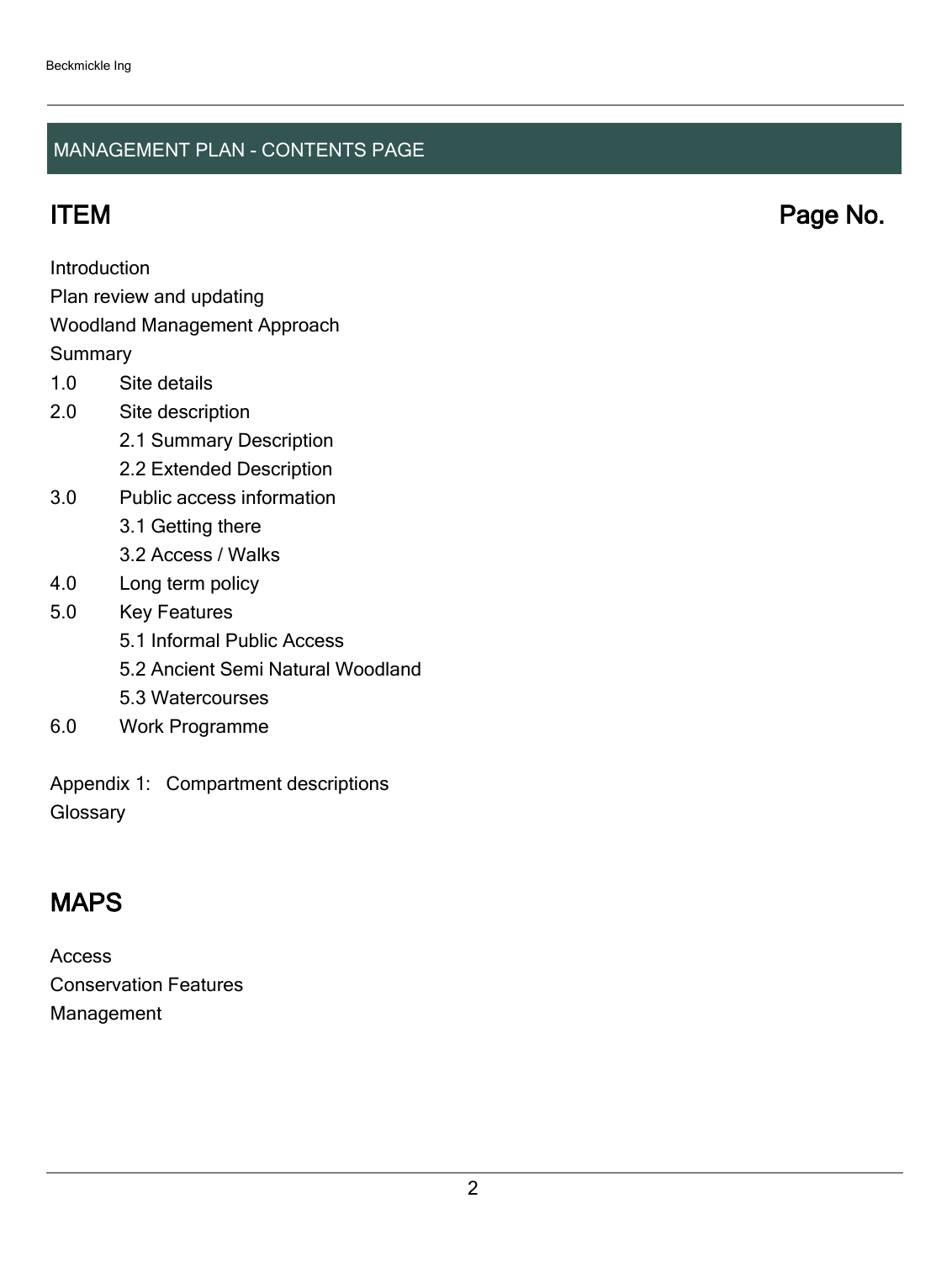## THE WOODLAND TRUST

## INTRODUCTION

The Trust's corporate aims and management approach guide the management of all the Trust's properties, and are described on Page 4. These determine basic management policies and methods, which apply to all sites unless specifically stated otherwise. Such policies include free public access; keeping local people informed of major proposed work; the retention of old trees and dead wood; and a desire for management to be as unobtrusive as possible. The Trust also has available Policy Statements covering a variety of woodland management issues.

The Trust's management plans are based on the identification of Key Features for the site and setting objectives for their management. A monitoring programme (not included in this plan) ensures that these objectives are met and any necessary management works are carried out.

Any legally confidential or sensitive species information about this site is not included in this version of the plan.

## PLAN REVIEW AND UPDATING

The information presented in this Management plan is held in a database which is continuously being amended and updated on our website. Consequently this printed version may quickly become out of date, particularly in relation to the planned work programme and on-going monitoring observations. Please either consult The Woodland Trust website [www.woodlandtrust.org.uk](http://www.woodlandtrust.org.uk/) or contact the Woodland Trust [\(wopsmail@woodlandtrust.org.uk](mailto:wopsmail@woodlandtrust.org.uk)) to confirm

details of the current management programme.

There is a formal review of this plan every 5 years and a summary of monitoring results can be obtained on request.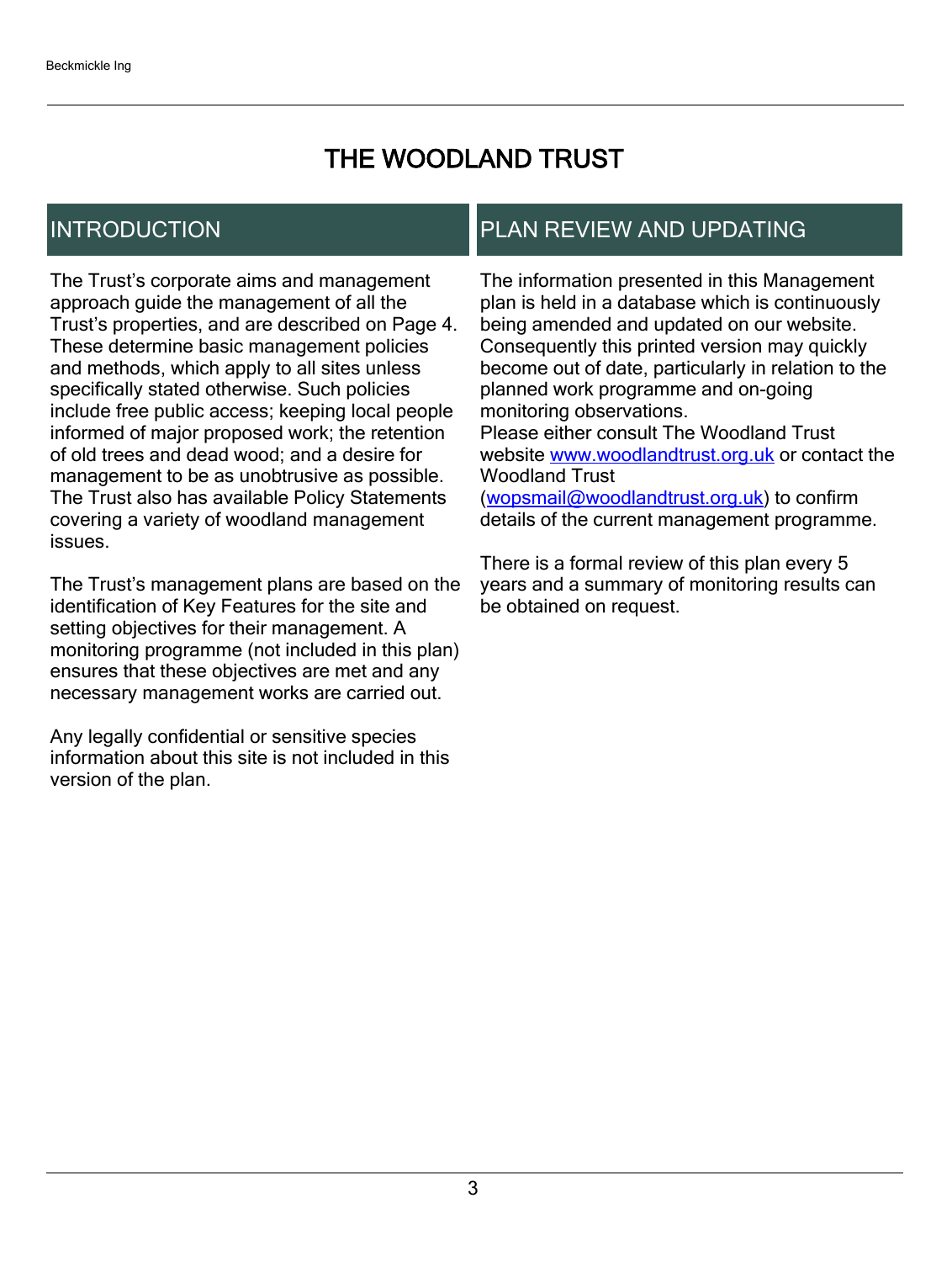## WOODLAND MANAGEMENT APPROACH

The management of our woods is based on our charitable purposes, and is therefore focused on improving woodland biodiversity and increasing peoples' understanding and enjoyment of woodland. Our strategic aims are to:

- Protect native woods, trees and their wildlife for the future
- Work with others to create more native woodlands and places rich in trees
- Inspire everyone to enjoy and value woods and trees

All our sites have a management plan which is freely accessible via our website [www.woodlandtrust.org.uk.](http://www.woodlandtrust.org.uk/) Our woods are managed to the UK Woodland Assurance Standard (UKWAS) and are certified with the Forest Stewardship Council® (FSC®) under licence FSC-C009406 and through independent audit.

In addition to the guidelines below we have specific guidance and policies on issues of woodland management which we review and update from time to time.

We recognise that all woods are different and that the management of our sites should also reflect their local landscape and where appropriate support local projects and initiatives. Guidelines like these provide a necessary overarching framework to guide the management of our sites but such management also requires decisions based on local circumstances and our Site Manager's intimate knowledge of each site.

The following guidelines help to direct our woodland management:

- 1. Our woods are managed to maintain their intrinsic key features of value and to reflect those of the surrounding landscape. We intervene when there is evidence that it is necessary to maintain or improve biodiversity and to further the development of more resilient woods and landscapes.
- 2. We establish new native woodland using both natural regeneration and tree planting, but largely the latter, particularly when there are opportunities for involving people.
- 3. We provide free public access to woods for quiet, informal recreation and our woods are managed to make them accessible, welcoming and safe.
- 4. The long term vision for our non-native plantations on ancient woodland sites is to restore them to predominantly native species composition and semi-natural structure, a vision that equally applies to our secondary woods.
- 5. Existing semi-natural open-ground and freshwater habitats are restored and maintained wherever their management can be sustained and new open ground habitats created where appropriate.
- 6. The heritage and cultural value of sites is taken into account in our management and, in particular, our ancient trees are retained for as long as possible.
- 7. Woods can offer the potential to generate income both from the sustainable harvesting of wood products and the delivery of other services. We will therefore consider the potential to generate income from our estate to help support our aims.
- 8. We work with neighbours, local people, organisations and other stakeholders in developing the management of our woods. We recognise the benefits of local community woodland ownership and management. Where appropriate we allow our woods to be used to support local woodland, conservation, education and access initiatives.
- 9. We use and offer the estate where appropriate, for the purpose of demonstration, evidence gathering and research associated with the conservation, recreational and sustainable management of woodlands. In particular we will develop and maintain a network of long-term monitoring sites across the estate.
- 10 Any activities we undertake will conform to sustainable forest management principles, be appropriate for the site and will be balanced with our primary objectives of enhancing the biodiversity and recreational value of our woods and the wider landscapes.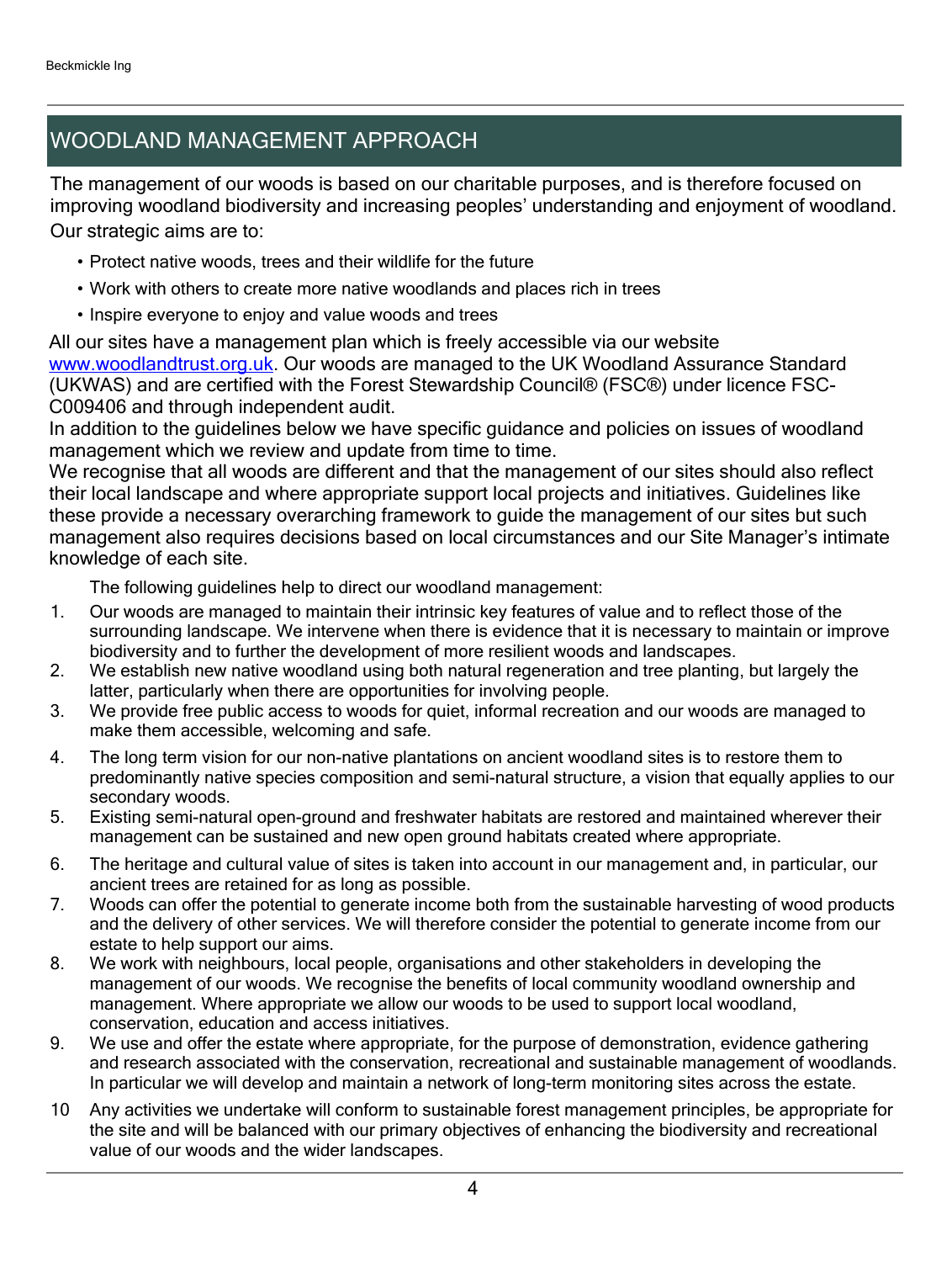## SUMMARY

This public management plan briefly describes the site, specifically mentions information on public access, sets out the long term policy and lists the Key Features which drive management actions. The Key Features are specific to this site - their significance is outlined together with their long (50 year+) and short (5 year) term objectives. The short term objectives are complemented by a detailed Work Programme for the period of this management plan. Detailed compartment descriptions are listed in the appendices which include any major management constraints and designations. A short glossary of technical terms is at the end. The Key Features and general woodland condition of this site are subject to a formal monitoring programme which is maintained in a central database. A summary of monitoring results is available on request.

## 1.0 SITE DETAILS

| Site name:      | Beckmickle Ing                                                                                                                                                          |
|-----------------|-------------------------------------------------------------------------------------------------------------------------------------------------------------------------|
| Location:       | <b>Burneside</b>                                                                                                                                                        |
| Grid reference: | SD490979, OS 1:50,000 Sheet No. 97                                                                                                                                      |
| Area:           | 3.58 hectares (8.85 acres)                                                                                                                                              |
| Designations:   | Ancient Semi Natural Woodland, Area of Landscape Value, Candidate<br>Special Area of Conservation, Site of Special Scientific Interest,<br>Special Area of Conservation |

## 2.0 SITE DESCRIPTION

#### 2.1 Summary Description

Birdsong, bluebells and beauty - Beckmickle Ing has it all. A rich mix of broadleaves and a diverse range of ground flora. Roe deer have made this their home. A visit here can be combined with one of many walking routes in the area.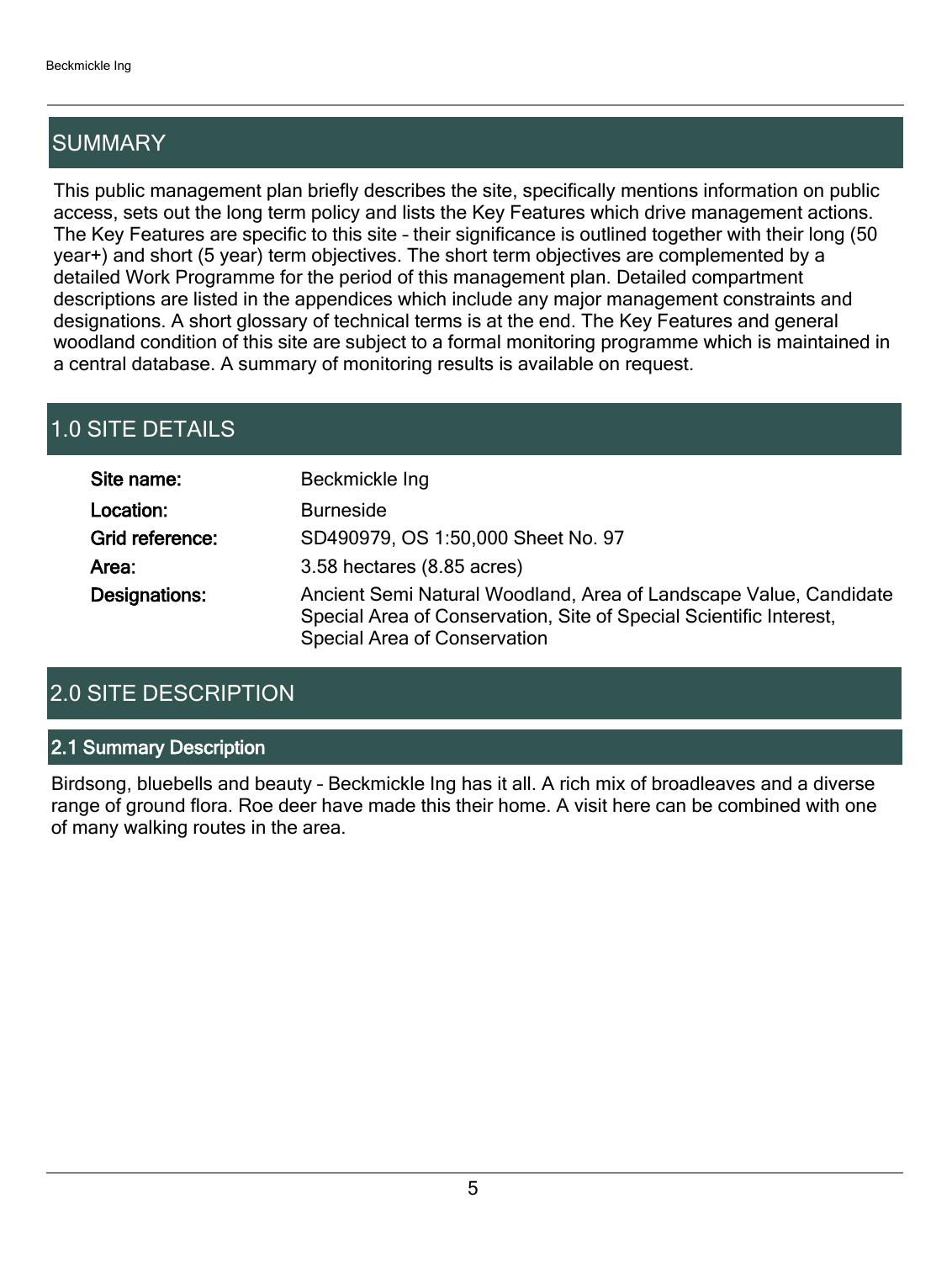#### 2.2 Extended Description

Beckmickle Ing is an area of rural woodland occupying the bank of the River Kent, just east of the village of Staveley, near Kendal, Cumbria. The wood is in an area of Great Landscape Value and is on the border of the Lake District National Park. Public access can be gained via four entrances to the woodland and public footpaths number 575032 and 575003.

The wood is well used by locals and visitors alike and there are many walk routes in the area, including the Dalesway long distance route along the southern bank of the River Kent. The River Kent and its tributaries support nationally important populations of white-clawed crayfish, freshwater pearl mussel, bullhead and floating vegetation dominated by water-crowfoot and is designated as a Site of Special Scientific Interest (SSSI) and Special Area of Conservation (SAC); the latter protecting habitats and species threatened within a European context.

The 3.59 hectare ancient semi-natural wood (ASNW) predominantly resembles upland ash woodland with the transition to alder woodland in the wetter ground adjacent to the river. The woodland has a history of coppicing with standards and some mature specimens exist (c1840). The canopy is dominated by oak with sycamore, ash, alder, birch, and rare beech, cherry and elm. To the east of the wood the amount of sycamore in the canopy increases. ASh are scattered throughout the wood, with some pockets, and ash dieback appeared in the area in 2017. Towards the river there is co-dominance with sycamore and alder. The wood has a good under storey with hazel, holly, cherry, sycamore, hawthorn and goat willow. The ground flora is wonderfully diverse with bluebells (Hyacinthoides non-scripta), pignut (Conopodium majus, ramsons (Allium ursinum), lords and ladies (Arum maculatum), moschatel (Adoxa moschatellina) and Solomon's seal (Polygonatum multiflorum). The banks of the river play host to a variety of rushes and ferns as well as hemlock water-dropwort (Oenanthe crocata) and the yellow globeflower (Trollius europaeus). Roe deer frequent the wood, the red squirrel now an endangered species are still occasionally seen, the river and bank are habitat to otters, dipper and the common sandpiper.

### 3.0 PUBLIC ACCESS INFORMATION

#### 3.1 Getting there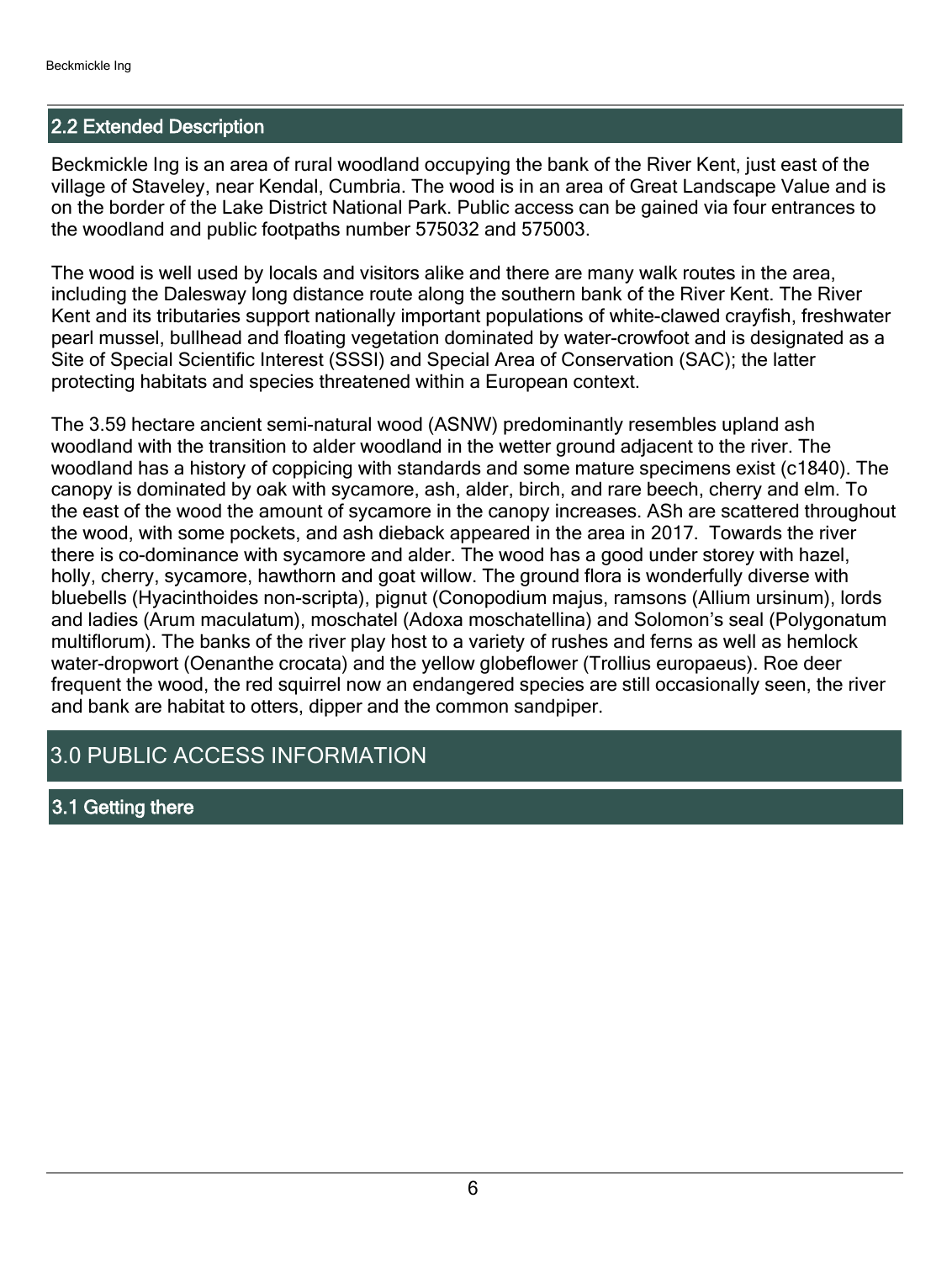Beckmickle Ing is approximately 3 miles north of Kendal, between the villages of Staveley and Burneside, along the River Kent in the county of Cumbria.

Access to the wood can be gained direct from the Staveley to Burneside road C5055. There are three entrances from the road all open with no steps and then one further to the south east of the wood, following public footpath number 575032; this is steep in places. The paths are uneven with numerous tree roots and there is a step up and down from a bridge on the lower route along the river. There are many footpaths in the local area including walks through Dorothy Farrer's Wood belonging to Cumbria Wildlife Trust. The Dales Way path number 575020, a national route, follows the opposite bank of the River Kent but the floods of 2015 washed away the footbridge across the RIver Kent on footpath 575003 at the eastern end of the wood. Toilet facilities can be found in the pubs and cafes of Staveley and Burneside. For local information contact South Lakeland District Council www.southlakeland.gov.uk or contact the Tourist Information Centre, Town Hall, Highgate, Kendal, LA9 4DL 01539 725758 or try Staveley village website www.staveleyvillage.co.uk

By car from the M6 turn off at Junction 36 and follow the A591 towards Windermere. At the end of the dual carriage way go straight over the roundabout heading towards Windermere on the A591. Follow the road until you reach the BP garage on your right. Approximately 400m on the right you will see the turning into Staveley Village. Go through the village, past the post office and take the second on the right at the bend in the road. Pass the church and take the next right over a bridge. Follow this narrow and winding road past the water works and Beckmickle Ing is on the right. Woodland Trust signs are at all the entrances. To the east end of the wood there is a lay-by on the left where two cars can be parked.

National cycle route 6 runs through Burneside and Staveley. For more information on cycle routes contact Sustrans 0845 113 00 65.

The buses run from Kendal to Burneside regularly and stop at Burneside train station and the church. The wood is about 1.5 miles from the village and the Dales Way footpath can be followed north west to reach the wood. There are diversions in place since the loss of Hagg Foot Bridge. he bus from Kendal goes to Staveley and stops at Stock Bridge Farm, Main Street and the railway station. From here the wood is about 1 mile and the Dales Way can be followed east to get there. The train stations at both these villages are served by the Kendal to Windermere branch line and run regularly. Traveline Cumbria provides comprehensive timetable and fare information for all bus, coach, rail and Lakeland ferry journeys to/from and within Cumbria & the Lake District. A journey planner will help you plan your journey regardless of who operates the services tel: 0871 200 22 33 or the web site on travelline.info.

#### 3.2 Access / Walks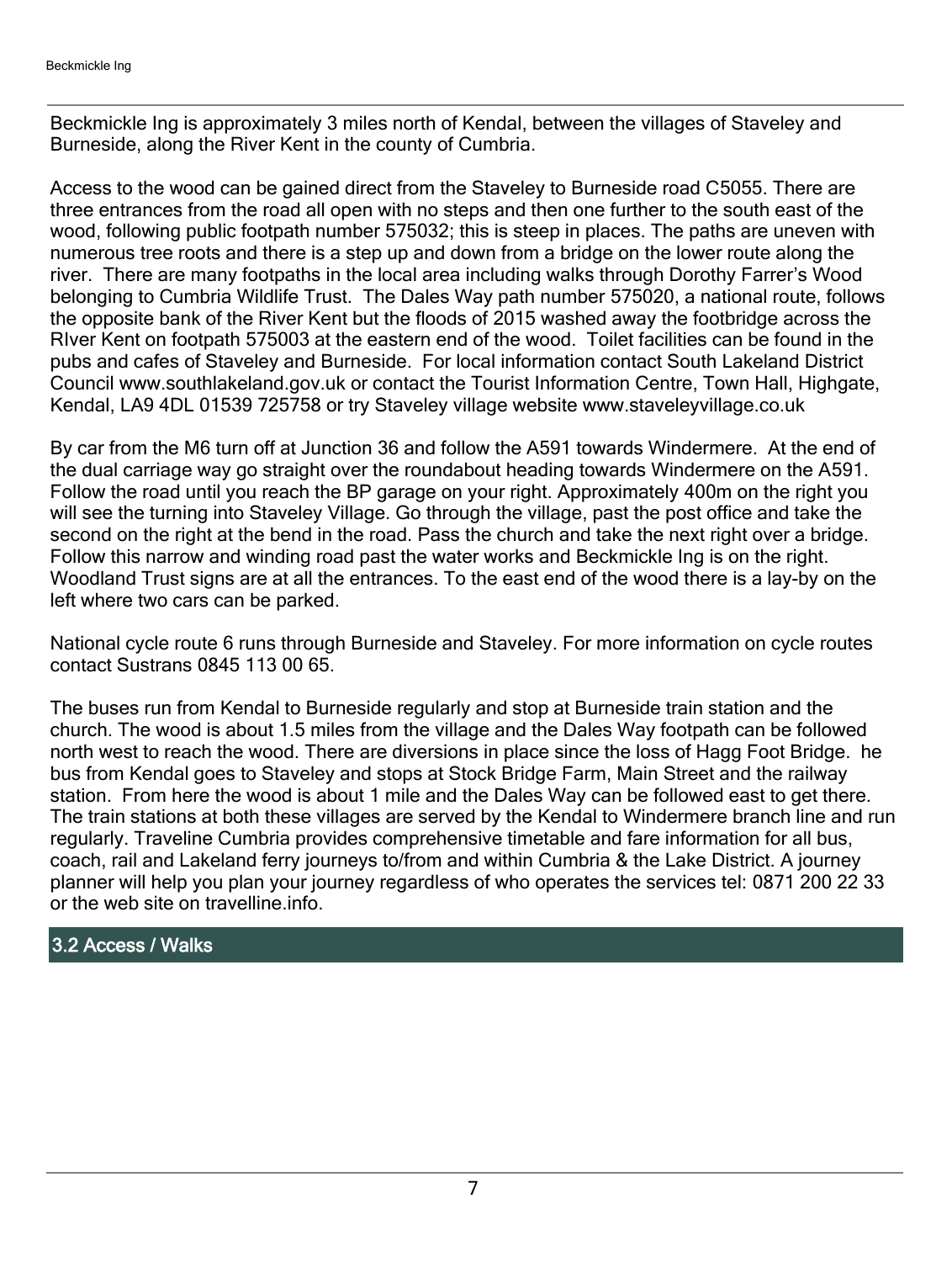## 4.0 LONG TERM POLICY

Beckmickle Ing is designated a ancient semi natural woodland (ASNW). There is evidence that in recent history the woodland was managed as coppice with oak standards last worked in the 60's. The character of the wood resembles upland mixed broadleaved woodland (W8, W9) with the presence of some non-native sycamore and beech grading to wet alder wood on the lower slopes. The woodland is on the boundary but just outside the Lake District National Park and has excellent internal and external views and features. The adjacent River Kent is designated a Site of Special Scientific Interest (SSSI) and is also a European Special Area of Conservation (SAC). The river supports a great number of water plants and fish including salmon, lampreys and bullhead, crayfish as well as otters and river birds.

In line with current strategy it is the Trust's objective to enhance the typical ancient characteristics of this woodland within the landscape and to maintain and improve the biodiversity of the whole woodland, as well as increase people's awareness and enjoyment of this ancient habitat through the management of three key features:

#### Key Feature 1: Informal Public Access.

One of the Woodland Trust key objectives is the provision of informal public access to woods. Access facilities at Beckmickle Ing will be maintained in line with its current level of use (category B moderate usage) to provide access on over 1000m of footpath, including provision of four entrances with welcome signs. If demand increases and especially where there are links to the wider countryside then access should be improved where appropriate. Public information posters will be used to inform and involve visitors with the woodland.

#### Key Feature 2: Ancient semi-natural woodland.

The aim is to maintain and enhance this ancient semi-natural woodland, as a mix of mature, broadleaf trees and shrubs, so that it remains a landscape feature, and has a typical varied structure of its type. This determines the maintenance of a continuous cover of woodland including the mature non-native specimens of sycamore along the bank-side. The Trust will use silvicultural techniques to promote maturity and uneven aged structure with working practices that do not impact adversely on the integral environment and thereby protect and promote the ecology of the woodland. Other elements to improve biodiversity include retention of decaying and dead fallen and standing timber to provide a habitat for many fungi and wood boring beetles which help the wood to decay and form an essential part of the woodland ecosystem.

#### Key Feature 3: River Kent natural habitat:

Conservation of the river habitat to maintain water quality and ensure that no invasive non-natives take hold. Broadly this will require little intervention unless flood waters cause significant impacts that require temporary intervention. The aim is to enable the river system to evolve and develop naturally with characteristic slowly changing bank side features which will provide niches that are floristically rich and varied habitats for the river wildlife.

It is anticipated that these works will safeguard and enhance the existing environmental value of the wood, its contribution to the river habitat, maintain and enhance the level of public access in the woodland.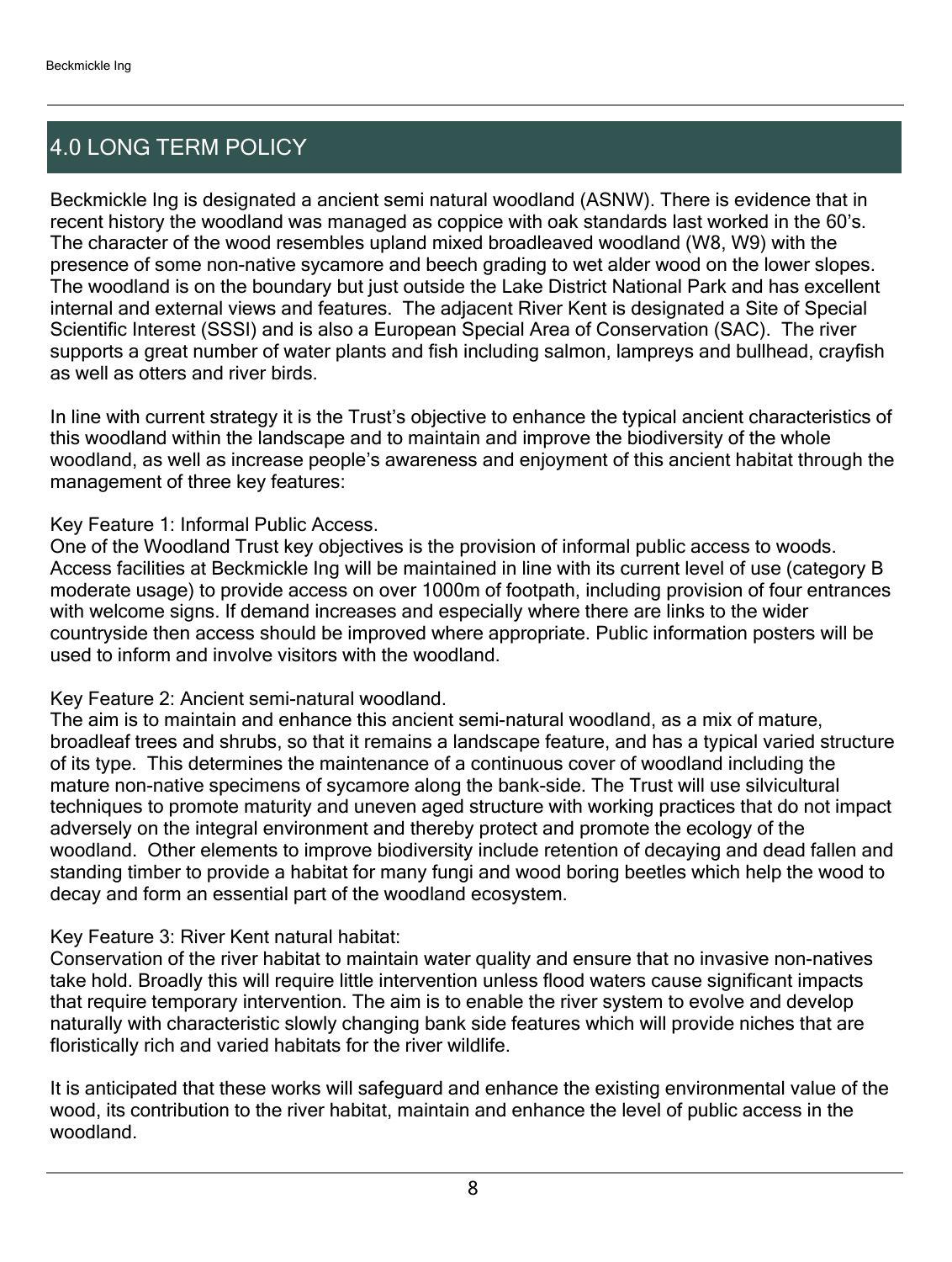## 5.0 KEY FEATURES

The Key Features of the site are identified and described below. They encapsulate what is important about the site. The short and long-term objectives are stated and any management necessary to maintain and improve the Key Feature.

#### 5.1 Informal Public Access

#### **Description**

There are four public entrances to the wood; three direct from the Staveley to Burneside Road C5055 and a further to the south east of the wood. Public right of way number 575032 enters from the highway at the eastern end of the roadside boundary and heads south east to exit at the end of the wood. There is over 1000m of footpath through the wood which connect with longer adjacent routes including the Dalesway long distance route on the opposite bank of the River Kent. Access to this path on the public footpath 575003 - 2017 - is via a diversion following storm damage and the loss of the stone bridge over the river. The views of the River Kent can be quite dramatic and there is much botanical interest within the woodland. The footpaths are clearly defined although they can get muddy underfoot and off the paths the ground can be very steep. There is a bench near the river to the west of the wood. Car parking is rather limited at the roadside due to the narrowness of the highway.

#### **Significance**

Increasing enjoyment of woodland is one of the Trust key outcomes. Encouraging access to Beckmickle Ing is particularly important given the rich and varied habitats and features within the ancient woodland and the importance of its river habitat on both a local, national and European scale. It is also an important local resource to the surrounding villages and towns and an educational resource for visitors and organised groups.

#### Opportunities & Constraints

It is well used by local people and those from further afield. The footpath network provides a good, enjoyable walk but can only accommodate able users. There are opportunities to link with local walking groups to promote Beckmickle Ing and the Cumbria Cluster walk leaflet. The footpaths can become muddy and in heavy rain the banks of the River Kent can submerge parts of the path that run close to the river. There is potential to upgrade certain sections of the footpath in particular to keep the paths defined and prevent braiding of the paths onto the surrounding floristically rich ground and to open up paths that are closing over. Path and track work must not damage populations of notable plant species. There is an opportunity to inform the public of management practices through posters and leaflets and permanent on site interpretation.

#### Factors Causing Change

River erosion and/or flooding damaging footpaths. Footpath braiding. The floods of December 2015 took away Hagg Foot Bridge across the river to the south east of the wood. This is a private structure with the public right of way across and as yet has not been replaced (2017). THe owner is liaising with CCC to see if a joint approach would work. Ash dieback (which appeared in the area in 2017) will affect the ash trees scattered throughout the wood.

Long term Objective (50 years+)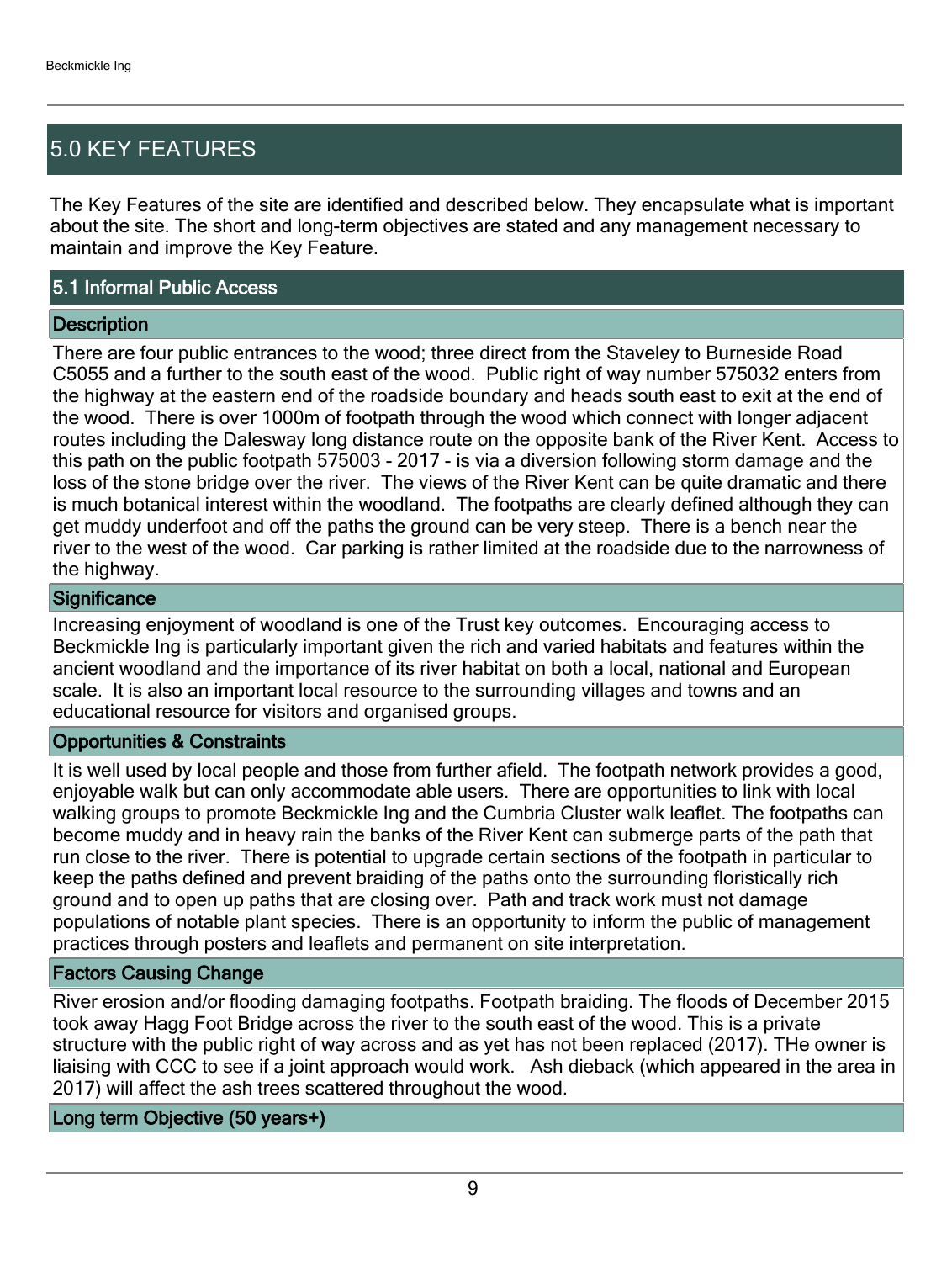Ongoing management of the key access facilities: paths, footbridges and entrances to maintain visitor access commensurate with the current level of use. The Trust will continue to promote the woodland amongst people in the region and members nationally so long as the primary objective of 'no further loss of ancient woodland' (in terms of both quality and quantity) is compromised.

#### Short term management Objectives for the plan period (5 years)

Cut back and strim annually to pedestrian width those permissive and public footpaths identified on the map, taking care to strim where necessary for use and safety. Clear any encroaching branches from the footpath.

Maintain/repair access points (x4), welcome signs, culverts and revetments, and the wooden footbridge over the minor stream.

Liaise with neighbouring land owner to see if the WT can offer any support to enable the owner to replace the stone bridge to the south east across the RIver Kent.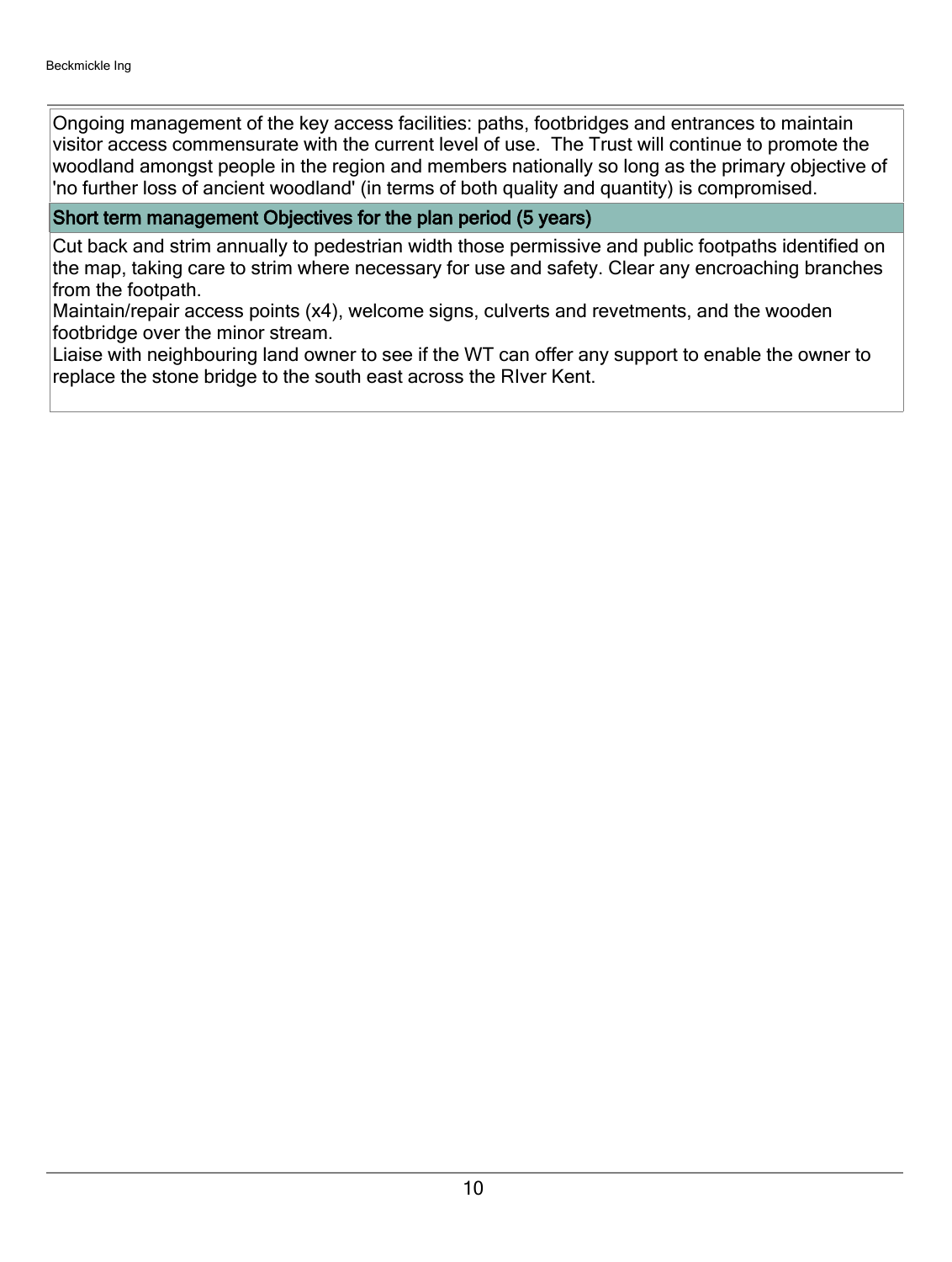#### 5.2 Ancient Semi Natural Woodland

#### **Description**

The woodland is designated as ancient on the NCC register and the ground flora has various ancient woodland indicators including, bluebells, ramsons, wild daffodil, wood anemone, pignut, moschatel, Solomon's seal and other woodland specialists. The woodland is very mixed in character with older mature oak and sycamore with cherry, ash and beech, circa 1840, a varied understorey including hazel, cherry, sycamore, hawthorn and goat willow and the mature sycamore and alder dominating the river bank. There is much dead wood both standing and fallen. The woodland is described in a survey (2001) as upland mixed ashwood W8/W9 with an element of nonnative colonisation and wet alder woodland along the river.

#### **Significance**

Upland woodlands and wet woodlands are a conservation priority in Cumbria, as stated in the Cumbria Biodiversity Action Plan. Upland oak woods are present throughout Cumbria and are particularly characteristic of the Lake District and ashwoods replace these and are characteristic of limestone areas. British examples are recognised as being internationally important. Beckmickle Ing is an important ancient wood, within a series of ancient woodland in the immediate area and is a key semi-natural habitat bordering the River Kent tributaries. The River Kent and Tributaries are designated SSSI & SAC and support important populations of white-clawed crayfish and the submerged roots of the tall, marginal riparian vegetation provide excellent refuges for the crayfish. The woodland contains some wonderful older tree species of oak and sycamore, which may be over 150 years old, are irreplaceable and will play host to a vast well-established ecosystem including insects, birds and lichens. Sites of ancient woodland provide a continuous habitat for our native species. Many of these species can live nowhere else. Some plants and animals have very specialised requirements and spread very slowly, if at all, into new woods. Beckmickle Ing plays host to an impressive array of plants, grasses, rushes and ferns many indicative of the form of coppice management and intrinsic to ancient woodland, others associated with the riparian habitat and the river.

#### Opportunities & Constraints

If left entirely alone, Beckmickle Ing could become further dominated by shade loving species such as sycamore and beech but there is no evidence that this is happening or likely to in the near future (50years). The woodland condition can be intermittently reviewed to monitor and changes to the habitat to assess if the changes pose a threat to the typical make-up of an ancient woodland. Some of the non-native trees add to the wonderful diversity of species at Beckmickle Ing and are important to the biodiversity of the wood and will be retained. This includes the fine mature sycamore throwing intricate root systems into the bank of the river - perfect habitat for otters and other river species. Access for machinery within the site is difficult and extraction of timber may prove difficult. Coppicing used to occur in this wood and restoration of the coppice has been considered. Continuity of the coppice regime is important to the conservation value of the habitat it creates however it has proved difficult to engage coppice workers to take on work locally. Equally key to the continuation of the coppice will be the successful regeneration of the coppice stools without deer fencing this is going to be unlikely. On balance maintaining continuity of the work; the requirements for fencing to prevent deer browsing and the impact to the old trees within the wood were felt to outweigh the possible benefits derived.

Note that the River Kent adjacent is an SSSI, and works adjacent should be planned in consultation with Natural England to ensure they are not detrimental and where possible enhance the habitat.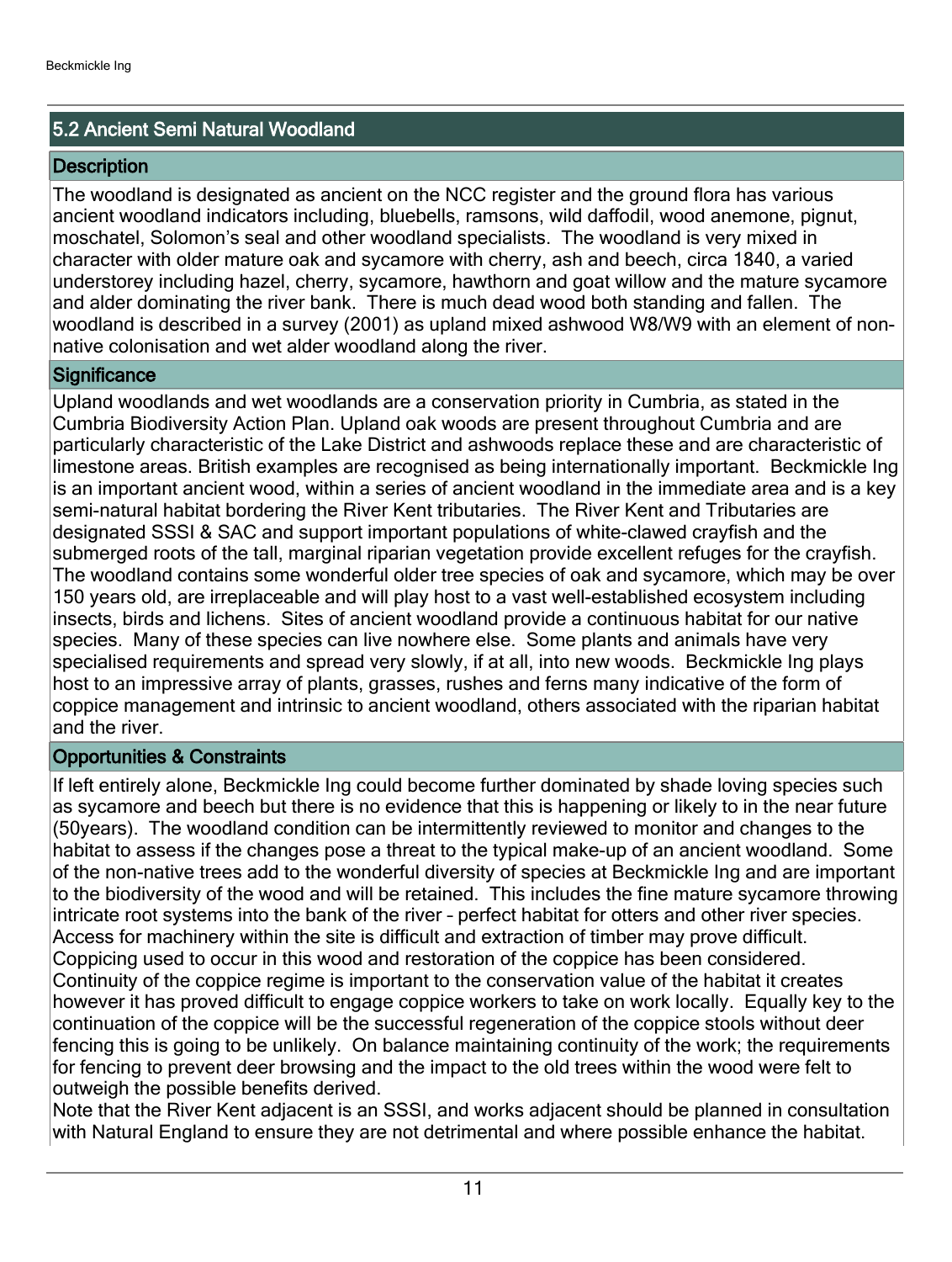#### Factors Causing Change

Invasive non-natives, Invasive Sycamore, Invasive Beech, Deer Damage, Storm & flood damage, ash dieback (Chalara)

#### Long term Objective (50 years+)

Manage the wood as continuous cover, high forest with an uneven age structure and species distribution characteristics of semi-natural woodland maintaining standing and fallen deadwood where safe to do so. The mature trees along the bank of the river will be retained to continue the provision of good habitat for crayfish, otters and other species. The management will aim to reflect this in line with Woodland Trust policies on native species and those of Natural England with regard to the SSSI status of the adjacent river.

It is anticipated that the wood will require little silvicultural management and will develop selfsustaining systems, shaped by predominantly natural processes.

#### Short term management Objectives for the plan period (5 years)

Formal inspection of the site through the Woodland Condition Assessment will be undertaken once per plan period. Other periodic visits will be carried out by site manager and contractor along with reports from site visitors. Any work identified from those visits/ reports will be undertaken within appropriate time period, and will include:

Monitor all the boundaries (predominantly dry stone wall) to ensure they are stock proof. Plan management for those that are Woodland Trust responsibility (north, west and north east). Monitor for any invasive non-natives, especially along the river side (Himalayan Balsam) and roadside boundary (garden escapes from tipping).

Assess the level of deer impacts, and if necessary undertake control.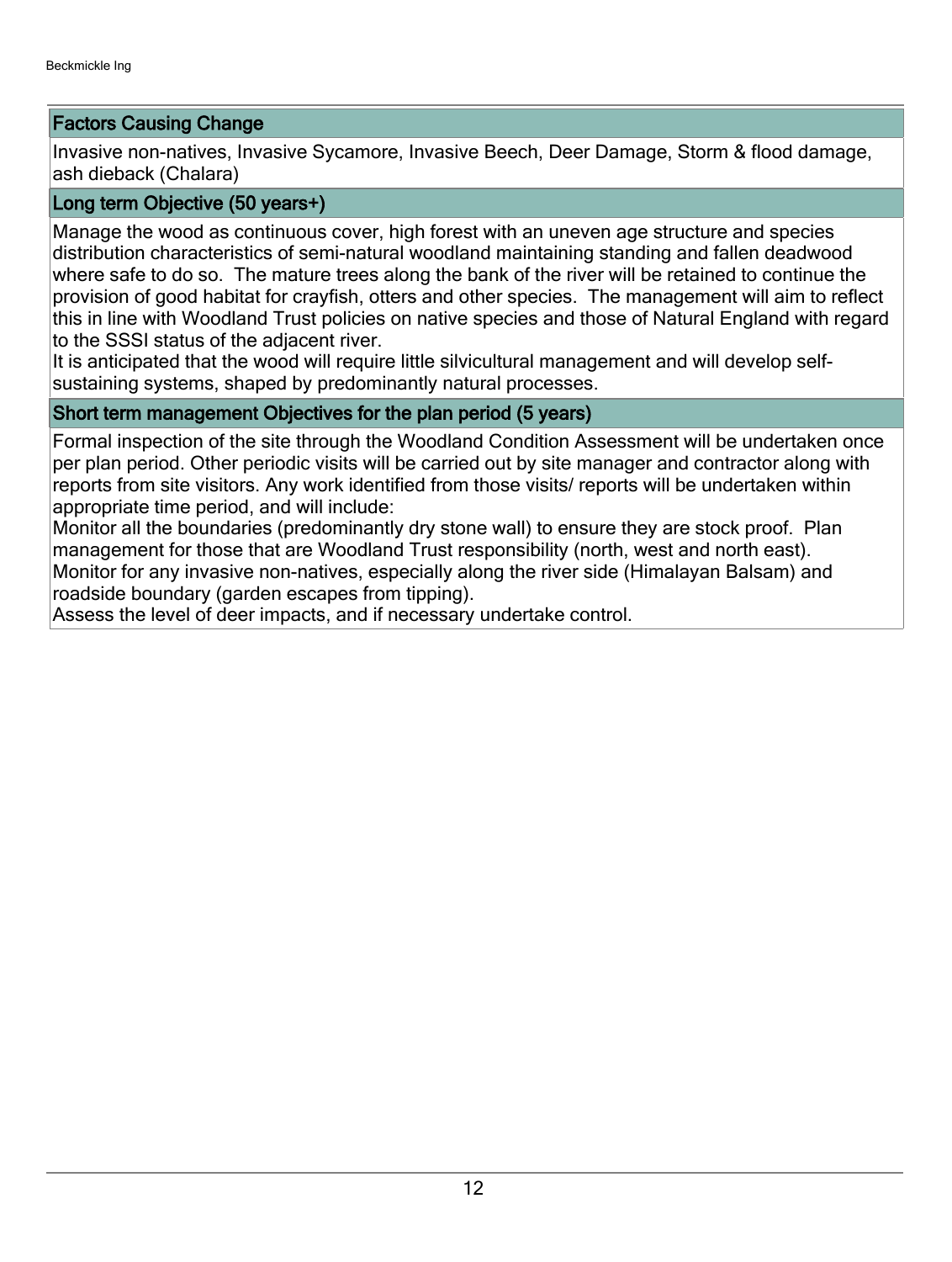#### 5.3 Watercourses

#### **Description**

The River Kent flows from west to southeast along the southern boundary of the wood. The River Kent and Tributaries are designated SSSI & SAC due to the great number of water plants supported, the importance to certain fish species including salmon, lampreys and bullhead, extensive fish spawning and nursery grounds and large healthy populations of crayfish which benefit from the natural mineral enrichment providing the calcium necessary for the growth of crayfish. It is also floristically rich with the catchments in the southeastern Lake District Fells. The river can be more than 5 metres wide in spate and will submerge the riparian woodland at its height. Mature sycamore and alder dominate the riparian woodland; along with tall, marginal vegetation of reed canary grass, hemlock water dropwort and associated tall herbs and grasses. The river and its tributaries are of high water quality, with a heavy rainfall and a high degree of flushing; this keeps the riverbed stones and cobbles relatively free of silt and algae.

#### **Significance**

The river is a central feature to the wood for visitors to enjoy. The river and the adjacent land are interlinked as a unique habitat and support a wide variety of bird life, as well as providing key habitat for otters. Rivers and streams are a conservation priority in Cumbria, as stated in the Cumbria Biodiversity Action Plan and a lot of them, including the Kent, are natural in character with little modification to the channels and bank. This makes Cumbrian rivers of national importance. The adjacent semi natural woodland increases the wildlife interest.

#### Opportunities & Constraints

The river and its habitat increase the opportunity for further interpretation and educational work. Tree felling near to the river must adhere to Forestry Commission UKFS guidelines and the Environmental Protection Act. The mature bank species are to be retained and there is an opportunity to develop the management regime required in co-operation with Natural England to enhance the river habitat. Some species regeneration has suffered adjacent to the river where flooding has occurred.

#### Factors Causing Change

Flood damage, Pollution, Other - Bank erosion / braiding, Storm damage

#### Long term Objective (50 years+)

The mature trees along the bank of the river will be retained to continue the provision of good habitat for crayfish, otters and other species with minimum intervention anticipated. It is expected that the riparian zone will continue to have large mature sycamore and alder with standing and fallen deadwood accepted as part of the natural ageing process. It is anticipated that the river will continue to braid and alter direction of the main flow as part of the natural processes.

#### Short term management Objectives for the plan period (5 years)

There will be no intervention in the natural processes along the riverside during the current plan period. Formal inspection of the condition will be undertaken as part of the woodland condition assessment. Other periodic visits will be carried out by site manager and contractor along with reports from site visitors. Any work identified from those visits/ reports will be undertaken within appropriate time period.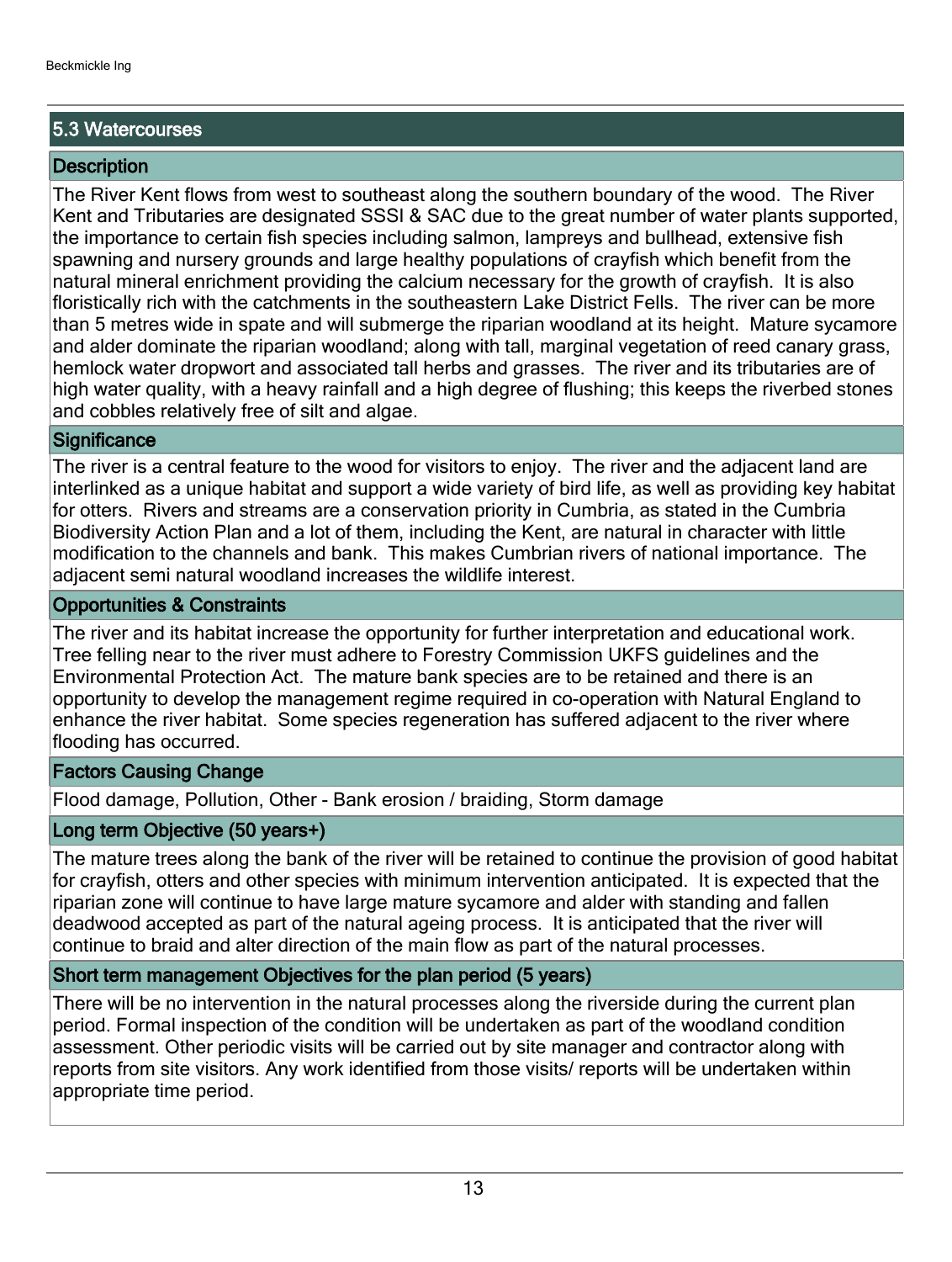| <b>6.0 WORK PROGRAMME</b> |                     |                    |        |  |  |  |  |  |
|---------------------------|---------------------|--------------------|--------|--|--|--|--|--|
| Year                      | <b>Type of Work</b> | <b>Description</b> | Due By |  |  |  |  |  |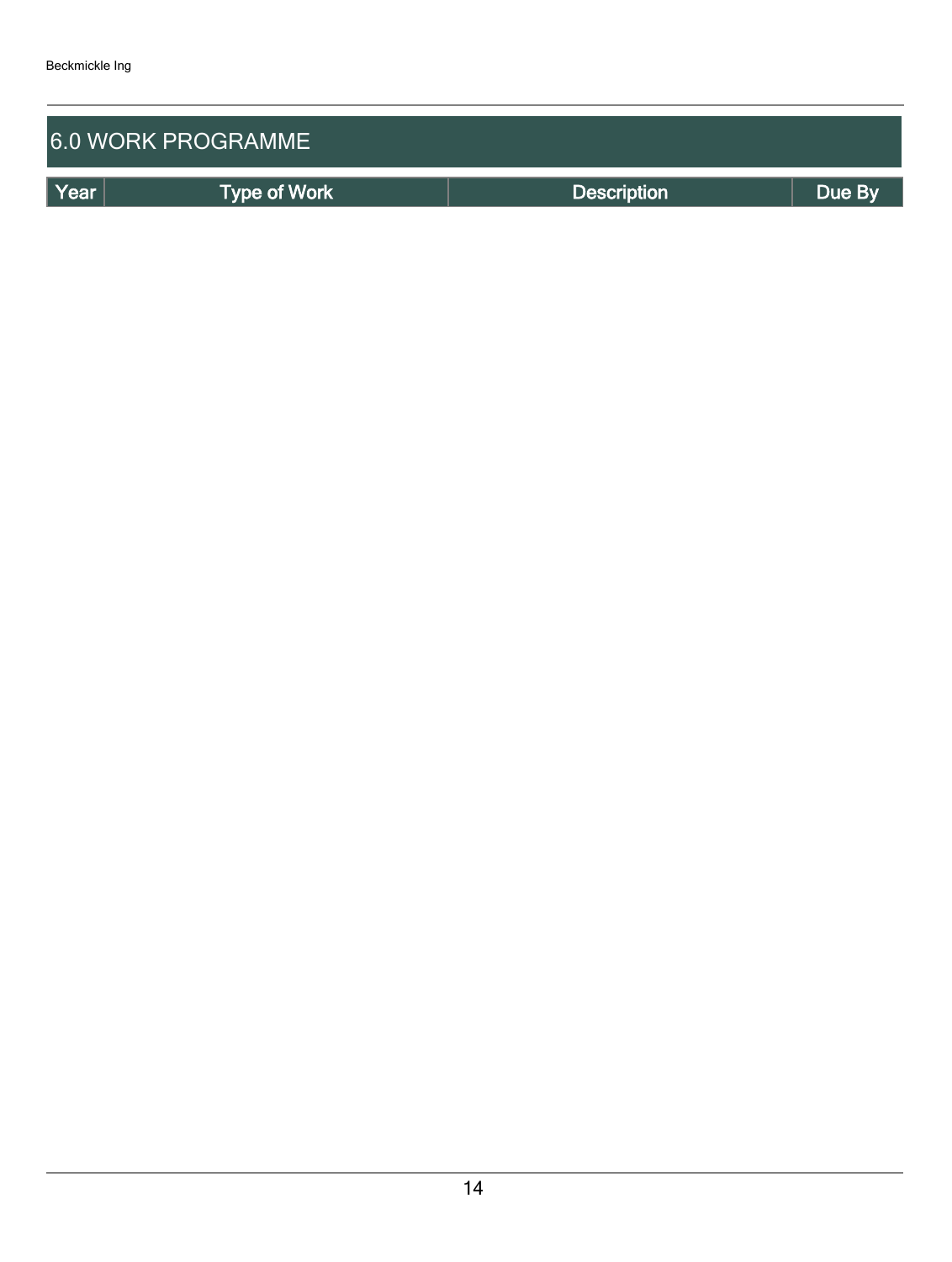## APPENDIX 1: COMPARTMENT DESCRIPTIONS

| Cpt<br>No. | Area<br>(ha) | <b>Main</b><br><b>Species</b> | Year | <b>Management</b><br>Regime | Major<br><b>Management</b><br><b>Constraints</b>                                                              | <b>Key Features</b><br>Present                                                                  | <b>Designations</b>                                       |
|------------|--------------|-------------------------------|------|-----------------------------|---------------------------------------------------------------------------------------------------------------|-------------------------------------------------------------------------------------------------|-----------------------------------------------------------|
| 1a         | 3.59         | Oak<br>(sessile)              |      | High forest                 | No/poor<br>vehicular access<br>within the site,<br>Sensitive<br>habitats/species<br>on or adjacent to<br>site | Ancient Semi<br>Natural<br>Woodland,<br>Informal Public of Landscape<br>Access,<br>Watercourses | Ancient Semi<br>Natural<br><b>Woodland, Area</b><br>Value |

This sub-compartment is the whole woodland including the riparian zone along the River Kent. The wood can be entered from any of three entrances direct from the highway (C5055) that abuts the northern boundary. There is a Public footpath 575032 which enters the wood direct from the highway and heads towards the river and east to the end of the wood. From here walkers can continue parallel to the river on the northern boundary but can no longer cross the river to the Dales Way on the southern bank (PROW 575020) as the floods of Dec 2015 took away the stone bridge. The land slopes down to the river and is quite undulating and steep in places. The permissive path runs through the whole woodland crossing a stream over a wooden footbridge to the middle of the wood and there is a commemorative bench near the river. Adjacent to the wood on the west is improved grassland, to the south the River Kent, to the north is the highway and to the east a small pine woodland and horse paddocks. The north, east and west boundaries are dry stone wall.

The woodland's high forest structure contains frequent oak and sycamore with cherry, ash and some beech. Towards the river this changes to P1840 sycamore and alder being the dominant species. The understorey is varied with hazel, elm, holly, cherry, willow, sycamore and hawthorn. The woodland structure and pattern resembles the characteristics of NVC W9 with a rich and varied ground flora including bluebell, ramson, wild daffodil, honeysuckle and dog's mercury. The bank of the River Kent is flatter and sometimes floods and has a ground flora indicative of the wetter ground (NVC W7) with lady fern, remote sedge, soft rush, wood sorrel and marsh marigold. Along the bank side the mature sycamore have extensive root systems into the riverbank. These trees are important as they provide perfect habitat for otters, which are present along the river and also serve to protect the bank from erosion by the river's action.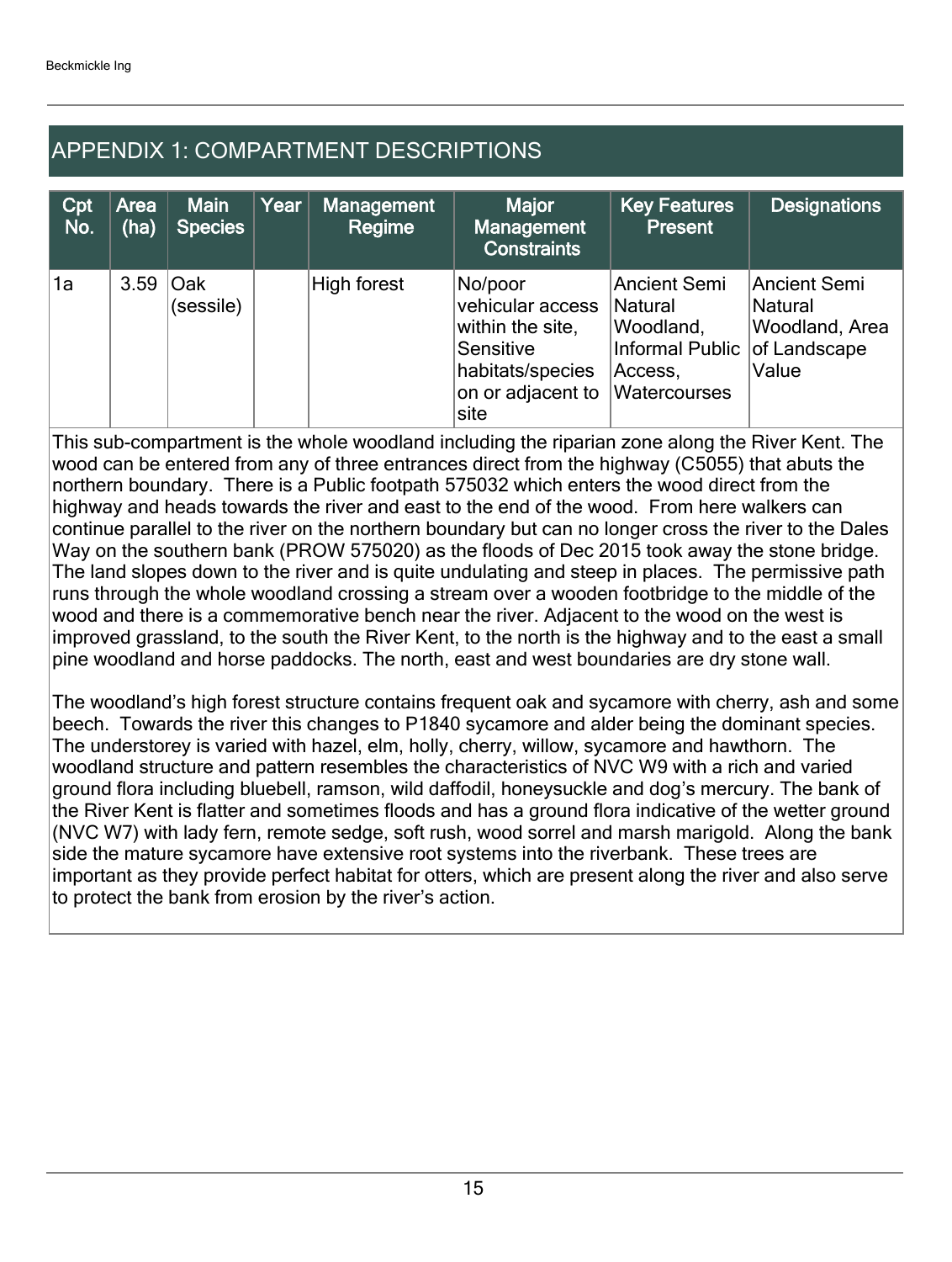## **GLOSSARY**

#### Ancient Woodland

Ancient woods are defined as those where there has been continuous woodland cover since at least 1600 AD. In Scotland ancient woods are defined strictly as sites shown as semi-natural woodland on the 'Roy' maps (a military survey carried out in 1750 AD, which is the best source of historical map evidence) and as woodland all subsequent maps. However, they have been combined with long-established woods of semi-natural origin (originating from between 1750 and 1860) into a single category of Ancient Semi-Natural Woodland to take account of uncertainties in their identification. Ancient woods include Ancient Semi-Natural Woodland and plantations on Ancient Woodland Sites (see below). May support many species that are only found in ancient woodland.

#### Ancient Semi - Natural Woodland

Stands in ancient woods defined as those consisting predominantly of native trees and shrubs that have not obviously been planted, which have arisen from natural regeneration or coppice regrowth.

#### Ancient Woodland Site

Stands in ancient woods that have been converted to plantations, of coniferous, broadleaved or mixed species, usually for timber production, including plantations of native species planted so closely together that any semi-natural elements of the understorey have been suppressed.

#### Beating Up

Replacing any newly planted trees that have died in the first few years after planting.

#### **Broadleaf**

A tree having broad leaves (such as oak) rather than needles found on conifers (such as Scots pine).

#### **Canopy**

The uppermost layer of vegetation in a woodland, or the upper foliage and branches of an individual tree.

#### Clearfell

Felling of all trees within a defined area.

#### **Compartment**

Permanent management division of a woodland, usually defined on site by permanent features such as roads. See Sub-compartments.

#### **Conifer**

A tree having needles, rather than broadleaves, and typically bearing cones.

#### Continuous Cover forestry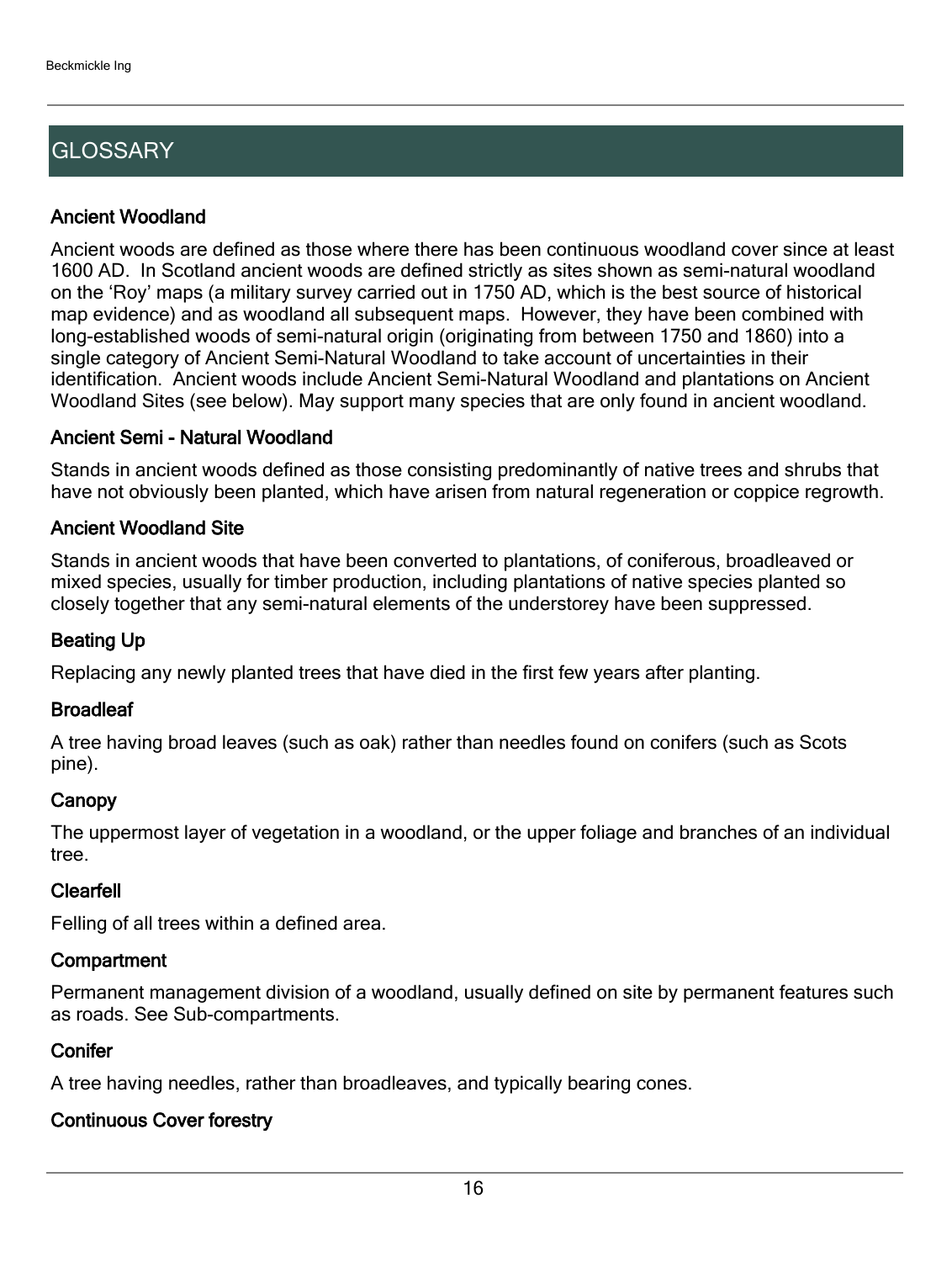A term used for managing woods to ensure that there are groups or individual trees of different ages scattered over the whole wood and that some mature tree cover is always maintained. Management is by repeated thinning and no large areas are ever completely felled all at once.

#### **Coppice**

Trees which are cut back to ground levels at regular intervals (3-25 years).

#### Exotic (non-native) Species

Species originating from other countries (or other parts of the UK) that have been introduced by humans, deliberately or accidentally.

#### Field Layer

Layer of small, non-woody herbaceous plants such as bluebells.

#### Group Fell

The felling of a small group of trees, often to promote natural regeneration or allow planting.

#### Long Term Retention

Discrete groups of trees (or in some cases single trees) that are retained significantly past their economic felling age. Operations may still be carried out within them and thinning is often necessary to maintain stability.

#### Minimum Intervention

Areas where no operations (such as thinning) will take place other than to protect public safety or possibly to control invasive exotic species.

#### Mixed Woodland

Woodland made up of broadleaved and coniferous trees.

#### National vegetation classification (NVC)

A classification scheme that allows an area of vegetation to be assigned to the standardised type that best matches the combination of plant species that it contains. All woodlands in the UK can be described as being one of 18 main woodland types (W1 - W18), which principally reflect soil and climatic conditions. For example, Upland Oakwoods are type W11, and normally occur on well drained infertile soils in the cooler and wetter north and west of Britain. Each main type can be subdivided into numerous subtypes. Most real woods contain more than one type or sub-type and inevitably some woods are intermediate in character and can't be properly described by any sub type.

#### Native Species

Species that arrived in Britain without human assistance.

#### Natural Regeneration

Naturally grown trees from seeds falling from mature trees. Also regeneration from coppicing and suckering.